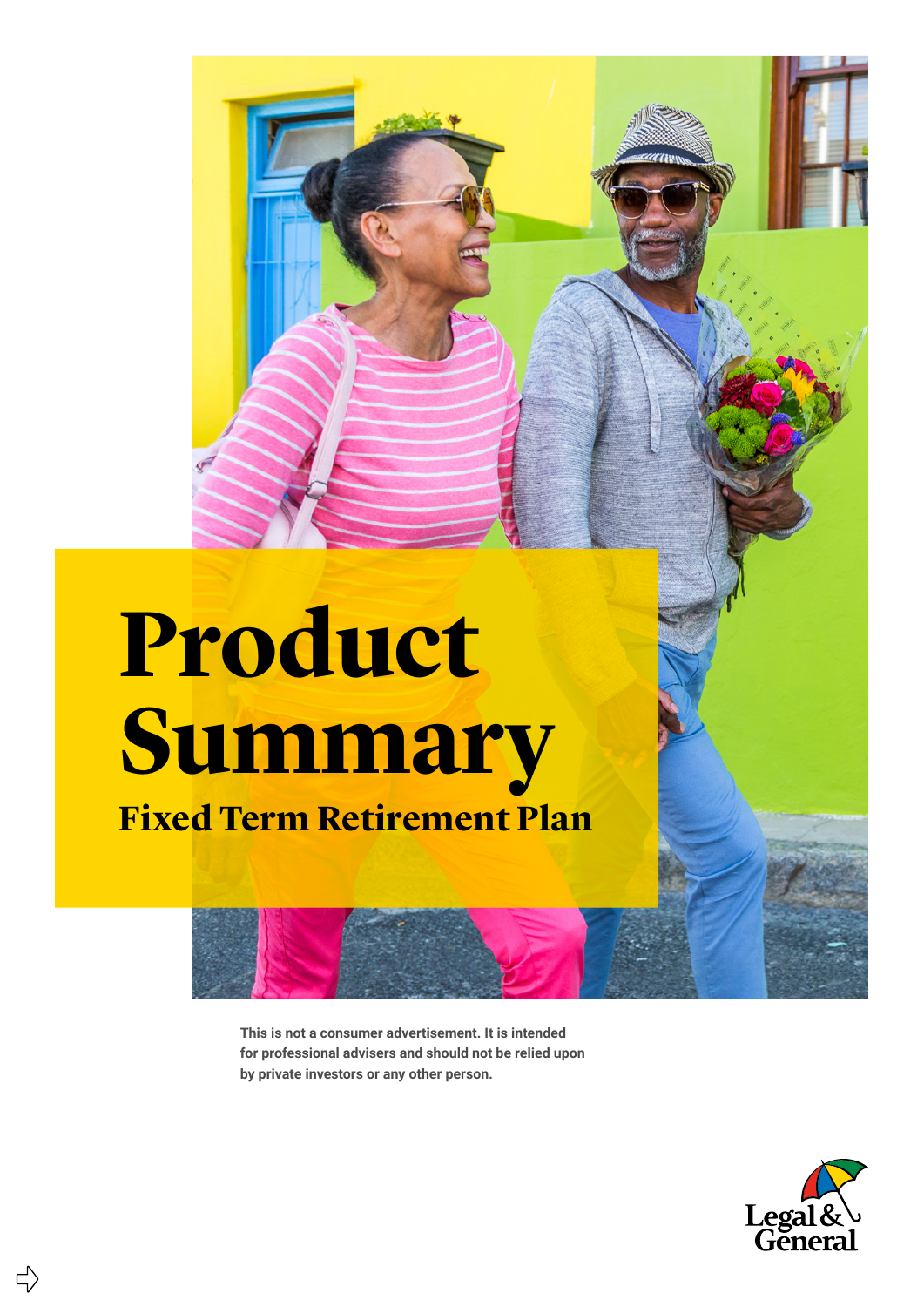### **Contents**

| The Fixed Term Retirement Plan<br>at a glance   | 3 |
|-------------------------------------------------|---|
| Target clients and potentially suitable clients |   |
| <b>Unsuitable Customers</b>                     |   |
| We can help you                                 |   |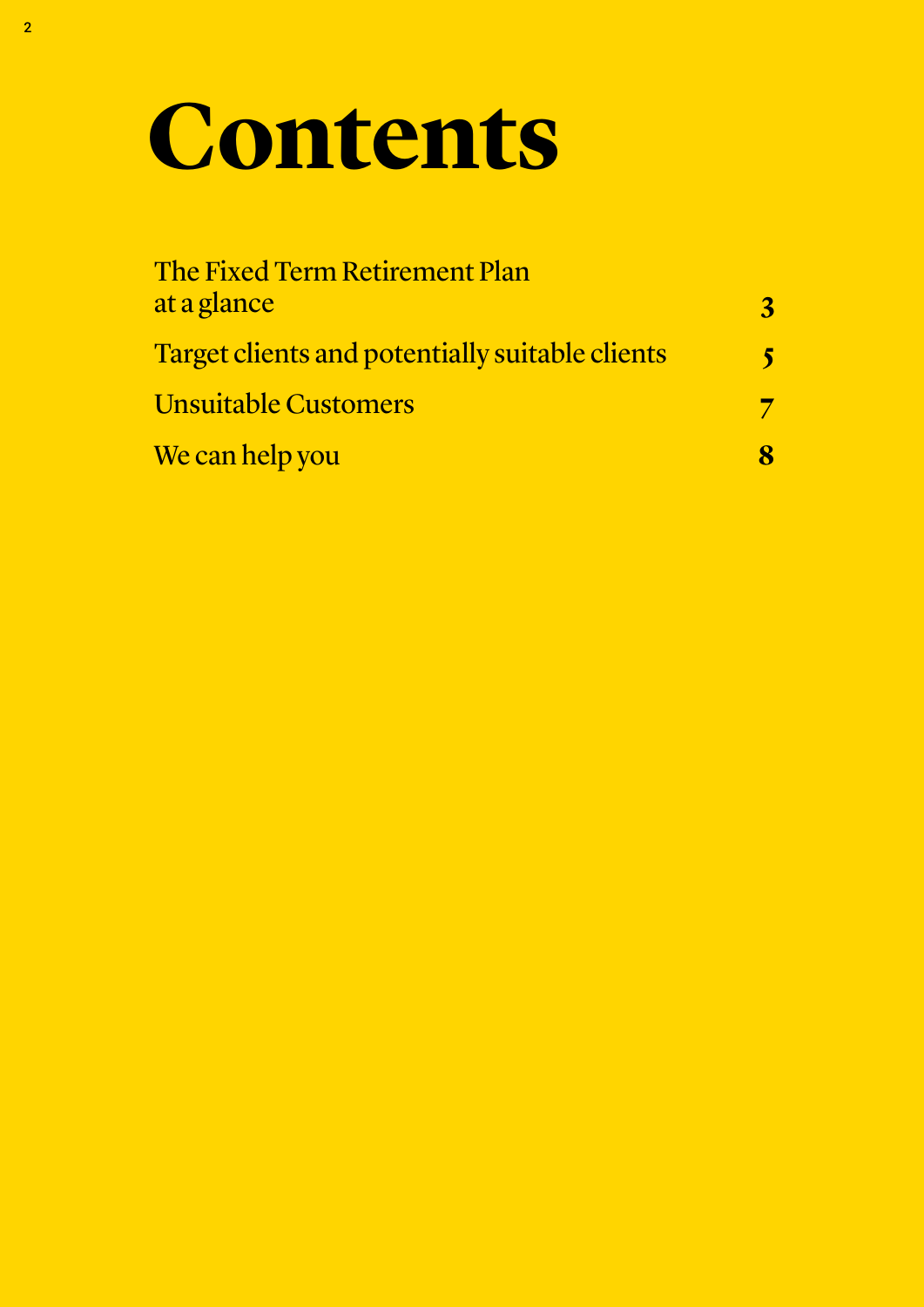## <span id="page-2-0"></span>**The Fixed Term Retirement Plan at a glance**

The Fixed Term Retirement Plan is a fixed term annuity that pays a regular set income over a term between 3 and 40 years for advised sales (3 and 25 for non-advised), with a fixed maturity payment at the end of the term. This maturity payment is subject to survival of the member to the end of the term or selection of the appropriate Guaranteed Minimum Payment Period. The plan allows your clients to access their pension fund under the flexiaccess drawdown rules, through a Legal & General registered pension scheme.

### Investment Limits

(5

| Minimum investment to start a plan | £10,000 – by transferring the value<br>of an existing personal pension<br>plan(s) and after tax-free cash and<br>payment of any adviser charge. |
|------------------------------------|-------------------------------------------------------------------------------------------------------------------------------------------------|
| Maximum investment to start a plan | Any $-$ any investment above $£1m$<br>must have acceptance to start a<br>plan confirmed.                                                        |
| <b>Top-ups</b>                     | Additional investments will need<br>to be put in a new Fixed Term<br>Retirement Plan, minimum to start<br>a plan is £10,000.                    |
| <b>Age Limits</b>                  |                                                                                                                                                 |
| <b>Minimum</b>                     | 55 attained                                                                                                                                     |
| <b>Maximum</b>                     | 85 for non-advised, no maximum<br>for advised                                                                                                   |
| 'l'erm                             |                                                                                                                                                 |
| <b>Plan Term</b>                   | For advised sales 3 to 40 years.<br>For non-advised sales 3 to 25 years.                                                                        |

### Income

#### **The income amount is set at outset and depends on:**

- The investment amount
- The term of the plan
- The maturity value of the plan
- The income options chosen
- The return we can offer when the plan is started.

### **Income can be paid:**

- Monthly, quarterly, half yearly and yearly
- In advance or in arrears.

#### **For advised sales the income can escalate in payment. The following options are available:**

- Fixed from 0.1% to 10%
- Indexation in line with the Retail Prices Index or the Limited Price Index

### Maturity Value

∣⊓∙∣

The maturity value is set at outset and will be confirmed in the policy schedule.

#### **At the maturity date the client has the following options:**

- To purchase another Fixed Term Retirement Plan
- To purchase a lifetime annuity with any provider
- To transfer the funds to another registered pension scheme
- To take the value as a cash payment (subject to income tax).

 $\Box$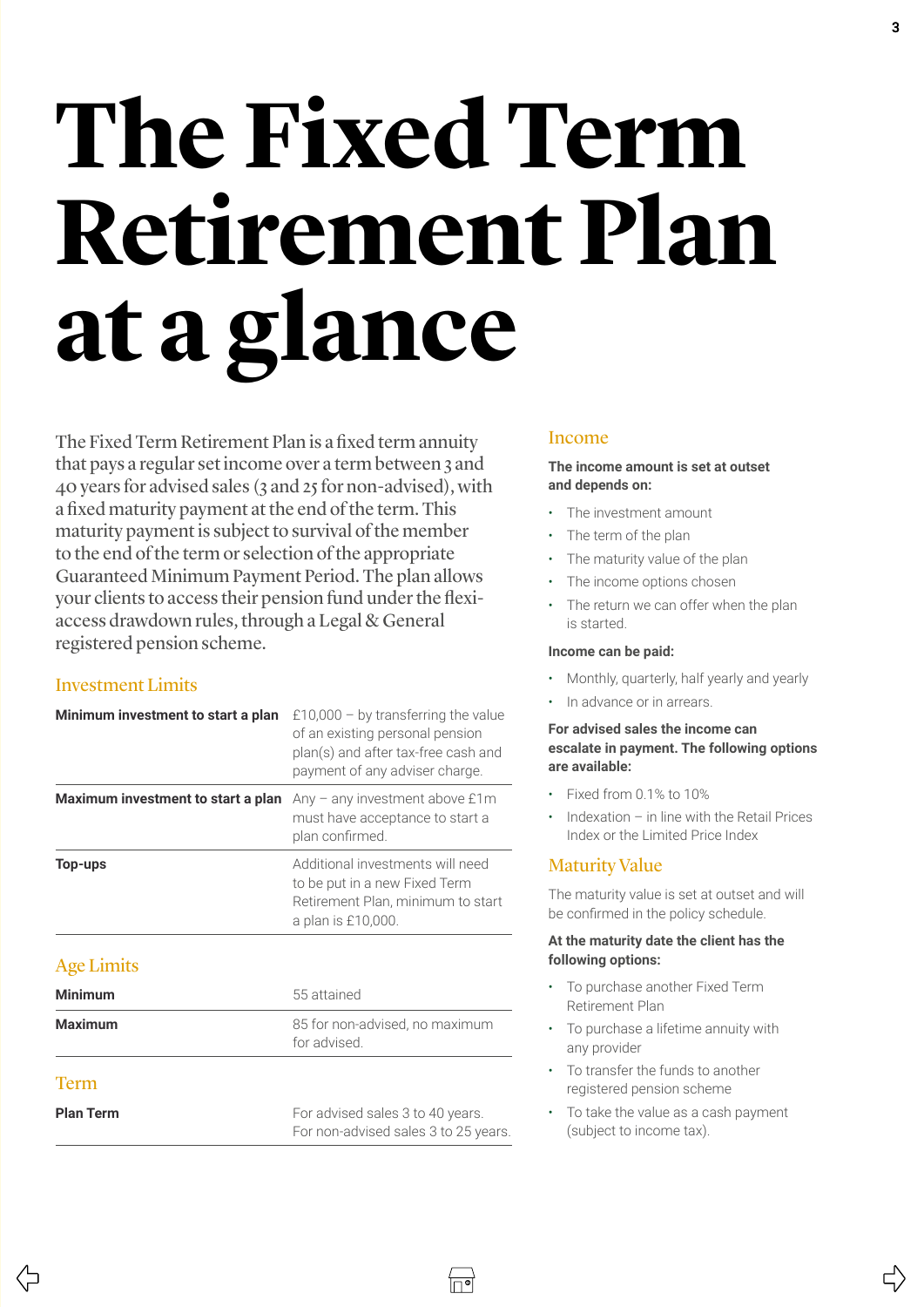### Death Benefits Option

| <b>Guaranteed Minimum</b><br><b>Payment Period:</b> | Allows the income payments to continue to be paid to your client's<br>beneficiary(ies) or to their estate until the end of the guaranteed<br>payment period. If the Guaranteed Minimum Payment Period is the<br>same as the term of the plan, then the maturity value will also be paid at<br>the end of the plan term.                                                                |  |  |
|-----------------------------------------------------|----------------------------------------------------------------------------------------------------------------------------------------------------------------------------------------------------------------------------------------------------------------------------------------------------------------------------------------------------------------------------------------|--|--|
|                                                     | For advised sales the Guaranteed Minimum Payment Period can be any<br>number of full years or for the full term of the plan.                                                                                                                                                                                                                                                           |  |  |
|                                                     | For non-advised sales a Guaranteed Minimum Payment Period<br>٠<br>that matches the plan term is included, unless your client<br>chooses otherwise.                                                                                                                                                                                                                                     |  |  |
| For advised sales - joint life:                     | A percentage of the income payments, and if applicable the<br>maturity value, continue to be paid to a spouse, civil partner or<br>financial dependant.<br>Percentage between $1 - 100\%$ .<br>٠<br>Paid to the selected individual until the end of the plan or their death,<br>whichever is earlier.                                                                                 |  |  |
|                                                     | The beneficiary will have the option to take any remaining income and<br>maturity value due, as a lump sum. We'll calculate this in the same way that<br>we calculate a withdrawal, cash in or transfer value. The lump sum value<br>will always be less than the total amount due in income payments and<br>maturity value. For more information please see the Terms and Conditions. |  |  |
| No death benefits:                                  | If no death benefits are selected and the client dies before the end of the<br>plan term, then there will be no further income payments and the maturity<br>value will not be paid. Choosing no death benefits will increase the amount<br>of the income payments and maturity value.                                                                                                  |  |  |

### Withdrawing, cashing in early or transferring to another pension scheme

If a Guaranteed Minimum Payment Period has been chosen that is equal to the plan term, the client has the option to take up to 3 withdrawals, cash in their plan early or transfer the value to another registered pension scheme.

We'll calculate these by giving a value to the future income payments and maturity value due and deducting our administration and dealing costs. This value will be affected by the underlying assets and interest rates at the time which will go up and down. For more information please see the Terms and Conditions.

#### Agent remuneration

| <b>Adviser Charge</b> | The amount to be paid can be stated as a percentage or pounds<br>amount of:                                                                                                                |  |
|-----------------------|--------------------------------------------------------------------------------------------------------------------------------------------------------------------------------------------|--|
|                       | $\cdot$ The tax-free cash sum<br>• The amount after the tax-free cash has been taken off                                                                                                   |  |
|                       | $\cdot$ A combination of both.                                                                                                                                                             |  |
| <b>Commission</b>     | Commission is only available where a personal recommendation has not<br>been given. Please see our 'Commission Schedule' for further details - this<br>is available on the Adviser Centre. |  |

 $\overleftrightarrow{\Box}$ 

 $\Rightarrow$ 

⇦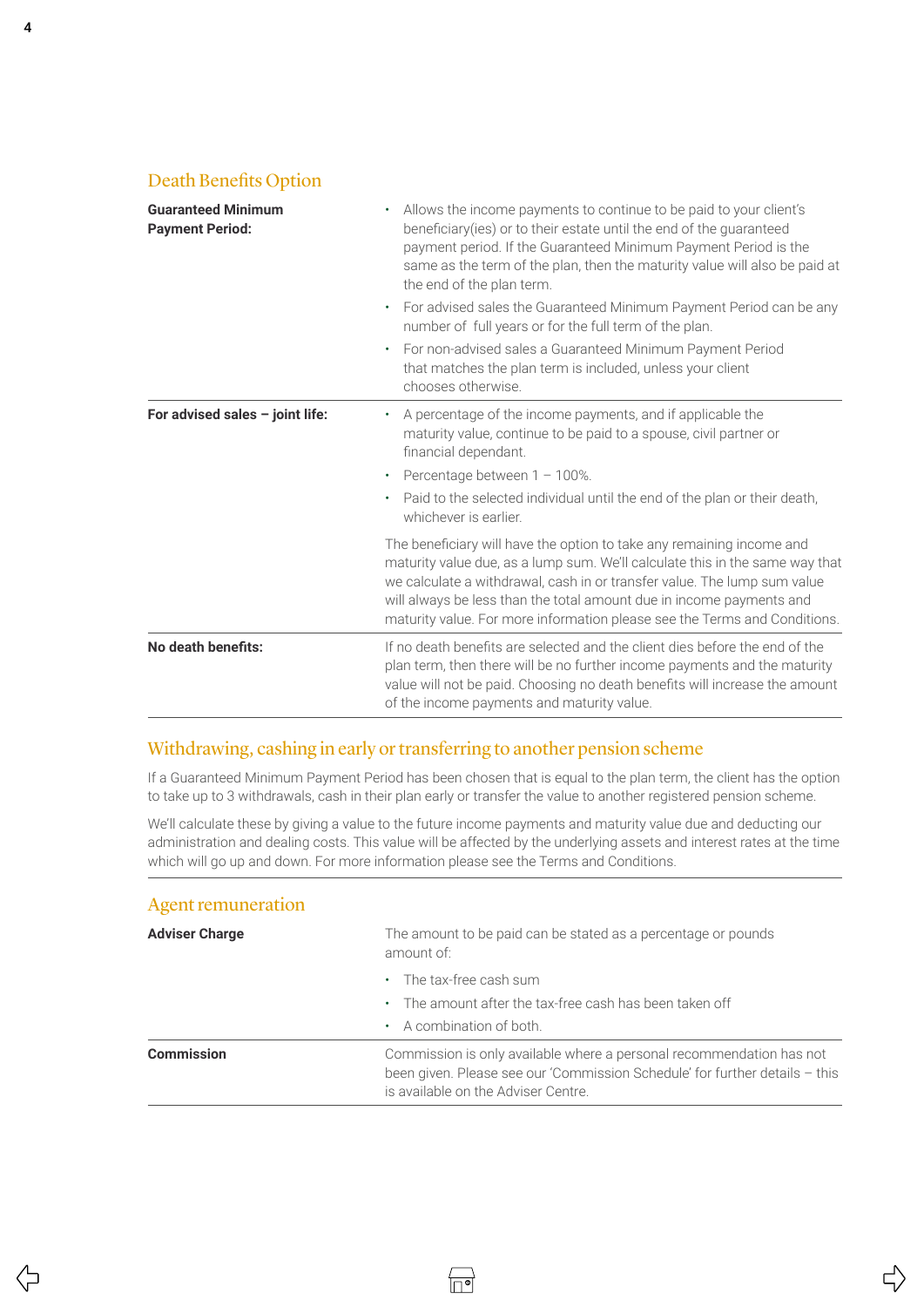### <span id="page-4-0"></span>**Target clients and potentially suitable clients**

| <b>Policy Holder</b>                     |                                                                                                                                                                                                                              |                                                                                                                                                                                                          |
|------------------------------------------|------------------------------------------------------------------------------------------------------------------------------------------------------------------------------------------------------------------------------|----------------------------------------------------------------------------------------------------------------------------------------------------------------------------------------------------------|
| <b>Attribute</b>                         | Target market                                                                                                                                                                                                                | Potential eligibility                                                                                                                                                                                    |
| <b>Age/Stage of life</b>                 | $55 - 70$                                                                                                                                                                                                                    | $55+$<br>Any age that qualifies as an early retirement<br>age due to ill health or a protected<br>retirement age.                                                                                        |
| Gender                                   | Equally suitable for males and females.                                                                                                                                                                                      | As per opposite.                                                                                                                                                                                         |
| <b>Financial expertise</b>               | Low. May have built up a pension<br>fund over a long period with minimal<br>monitoring or ongoing changes.                                                                                                                   | Must be able to understand the terms of<br>Fixed Term Retirement Plan.                                                                                                                                   |
|                                          | Would understand the basics of holding a<br>current account and a savings account.                                                                                                                                           | In the event of taking a withdrawal, cashing<br>in or transferring out, must be able to<br>understand the fluctuation in value.                                                                          |
|                                          | Must be able to understand the terms of<br>the Fixed Term Retirement Plan.                                                                                                                                                   |                                                                                                                                                                                                          |
|                                          | In the event of taking a withdrawal,<br>cashing in or transferring out, must be<br>able to understand the fluctuation in value.                                                                                              |                                                                                                                                                                                                          |
| <b>Length of investment</b>              | Must be able to commit to hold<br>investment for the chosen term (between<br>3 and 40 years for advised sales and 3 and<br>25 years for non-advised sales).                                                                  | Must be able to commit to hold investment<br>for the chosen term (between 3 and 40 years<br>for advised sales and 3 and 25 years for non-<br>advised sales).                                             |
|                                          | Must not be looking for lifetime income<br>or an income that lasts longer than the<br>chosen plan term.                                                                                                                      | Must not be looking for lifetime income or<br>an income that lasts longer than the chosen<br>plan term.                                                                                                  |
| Likely attitude to/<br>capacity for risk | Does not want the value of their<br>investment to fluctuate. Wants set returns.                                                                                                                                              | Does not want the value of their investment<br>to fluctuate. Wants set returns.                                                                                                                          |
|                                          | Must be aware of inflation risk on fixed<br>level of income and maturity value.                                                                                                                                              | Must be aware of inflation risk on fixed level<br>of income and maturity value.                                                                                                                          |
|                                          | Clients may wish to increase the amount<br>of their maturity value and income by<br>selecting no benefits to continue to be<br>paid in the event of their death before the                                                   | Clients may wish to increase the amount of<br>their maturity value and income by selecting<br>no benefits to continue to be paid in the event<br>of their death before the end of the term.              |
|                                          | end of the term.<br>Clients must not be requiring an income<br>for life from this investment, and<br>understand that income will stop at the<br>end of the term, when they will be paid the<br>maturity value as a lump sum. | Clients must not be requiring an income for<br>life from this investment, and understand<br>that income will stop at the end of the term,<br>when they will be paid the maturity value as a<br>lump sum. |

 $\overline{C}$ 

 $\sqrt{\sqrt{2}}$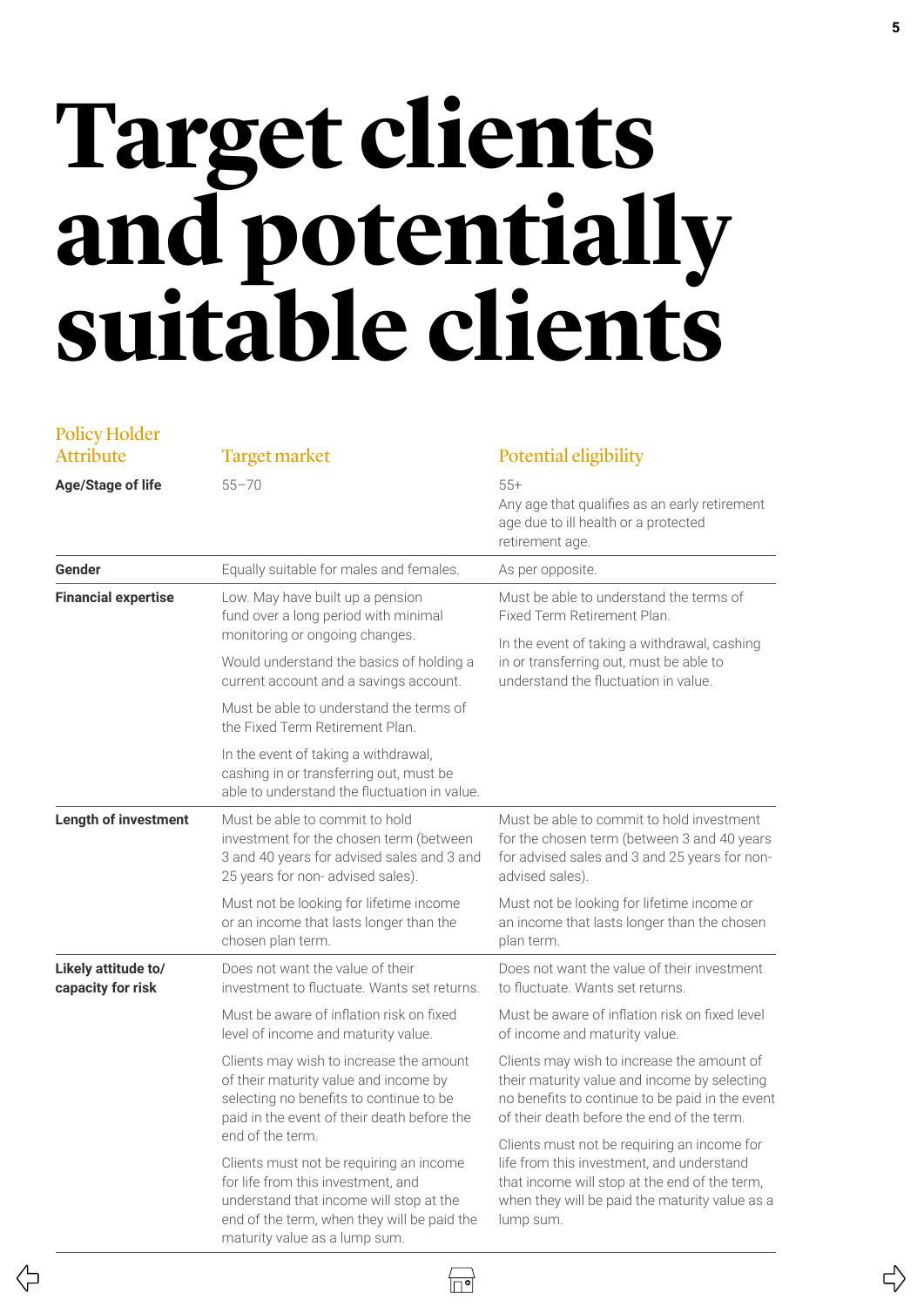| Policy Holder<br><b>Attribute</b>       | <b>Target market</b>                                                                                                                                                                                                                                                                                                                                                                                              | Potential eligibility                                                                                                                                                                                                                                                                                                                                                                                   |
|-----------------------------------------|-------------------------------------------------------------------------------------------------------------------------------------------------------------------------------------------------------------------------------------------------------------------------------------------------------------------------------------------------------------------------------------------------------------------|---------------------------------------------------------------------------------------------------------------------------------------------------------------------------------------------------------------------------------------------------------------------------------------------------------------------------------------------------------------------------------------------------------|
| <b>Health</b>                           | All health statuses although if the<br>customer is in ill health, or has certain<br>risks from their lifestyle (for example<br>being a smoker), they may benefit from an<br>enhanced income through an alternative<br>product (for example annuities with<br>enhanced rates).                                                                                                                                     | All health statuses although if the customer<br>is in ill health, or has certain risks from their<br>lifestyle (for example being a smoker), they<br>may benefit from an enhanced income<br>through an alternative product (for example<br>annuities with enhanced rates).                                                                                                                              |
| <b>Tax status</b>                       | All tax statuses. However, where no tax<br>advantage (i.e. the total value is within<br>their personal allowance) and proposed<br>term is close to minimum then alternative<br>deposits should be considered first.                                                                                                                                                                                               | All tax statuses. However, where no tax<br>advantage (i.e. the total value is within their<br>personal allowance) and proposed term is<br>close to minimum then alternative deposits<br>should be considered first.                                                                                                                                                                                     |
| <b>Other financial</b><br>products held | Current account<br>Savings account<br>Cash ISA<br>Money purchase pension fund.<br>٠<br>Stocks and shares ISA<br>٠<br>Direct stocks (maybe employer).<br>٠                                                                                                                                                                                                                                                         | None, although likely to have a bank account.<br>Also may be suitable to hold as part of a<br>wider portfolio of investments.                                                                                                                                                                                                                                                                           |
| Income/Wealth                           | Must hold sufficient funds for emergency<br>cash access first.<br>Sufficient retirement wealth to invest at<br>least £10,000 for a minimum of 3 years.<br>Likely that the sum has been built up over<br>a long period in a pension fund.<br>Current income may be low or nil.<br>See 'Tax status' section above for further<br>information on where alternative deposits<br>should be considered first.           | Must hold sufficient funds for emergency<br>cash access first.<br>Sufficient retirement wealth to invest at least<br>£10,000 for a minimum of 3 years.<br>Likely that the sum has been built up over a<br>long period in a pension fund.<br>Current income may be low or nil.<br>See 'Tax status' section above for further<br>information on where alternative deposits<br>should be considered first. |
| Investment/<br><b>Protection aims</b>   | Income or growth<br>٠<br>Fixed returns<br>To bridge the gap to another source<br>of income.                                                                                                                                                                                                                                                                                                                       | • Income or growth<br>Fixed returns<br>To bridge the gap to another source<br>of income.                                                                                                                                                                                                                                                                                                                |
| <b>FRESCO segments</b>                  | Asset rich greys<br>٠<br>Road to retirement<br>High income professionals<br>٠<br>Older working families.<br>The client segments we use are the ones used by the FRESCO segmentation tool.<br>This describes people in terms of their product holding and demographics as well<br>as attitudes to financial services. If you would like more information about FRESCO<br>segments please go to <b>caci.co.uk</b> . | Asset rich greys<br>$\bullet$<br>Road to retirement<br>Low income elderly<br>Other segments where a lower retirement<br>age is obtained.                                                                                                                                                                                                                                                                |

 $\overline{\bigtriangledown}$ 

 $\Rightarrow$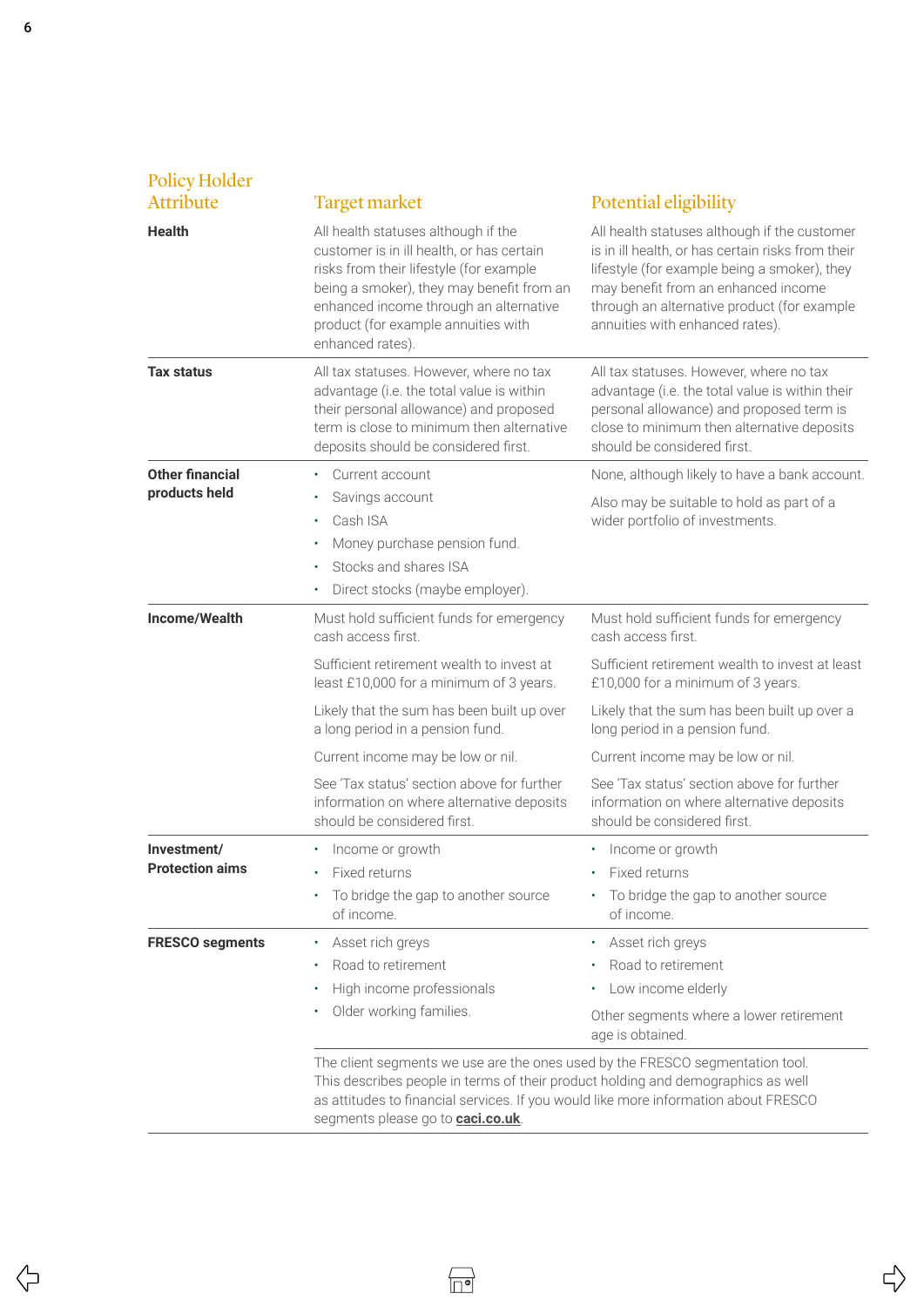### <span id="page-6-0"></span>**Unsuitable Customers**

### Policy Holder Attribute

### Description of why product may be unsuitable for some customers

**Age** Under age 55 (apart from where the client has a protected lower retirement age or they are retiring on the grounds of ill health). 85+ non advised Gender N/A **Financial expertise** Clients who do not understand the product. **Length of investment** Clients unable to commit to an investment of at least 3 years, or those who are looking for a lifetime income. **Likely attitude to/ capacity for risk** Clients looking for higher returns through taking higher risks. Clients who are totally risk-averse to any sort of investment. **Health** None, although if eligible for enhanced rates then should also consider products that offer increased rates first. **Tax status** Nil rate tax payers if they can withdraw their pension fund within their personal allowance and are looking to spend over the short term (3 years). **Other financial products held** N/A **Income/Wealth** Clients that do not have at least £10,000 to invest. **Investment aims** Clients looking for potential capital growth levels that are more likely to be achieved through investment risk. Clients needing instant access to cash. Clients in need of an emergency cash fund. **FRESCO segments** Segments where the client is unlikely to be of an age at which they can access their pension pot: • Still at home Starting out • Rising metropolitans Poorer parents • Working singles and couples • Home owning families. The client segments we use are the ones used by the FRESCO segmentation tool. This describes people in terms of their product holding and demographics as well as attitudes to financial services. If you would like more information about FRESCO segments please go to **[caci.co.uk](http://caci.co.uk)**.

 $\vec{r}$